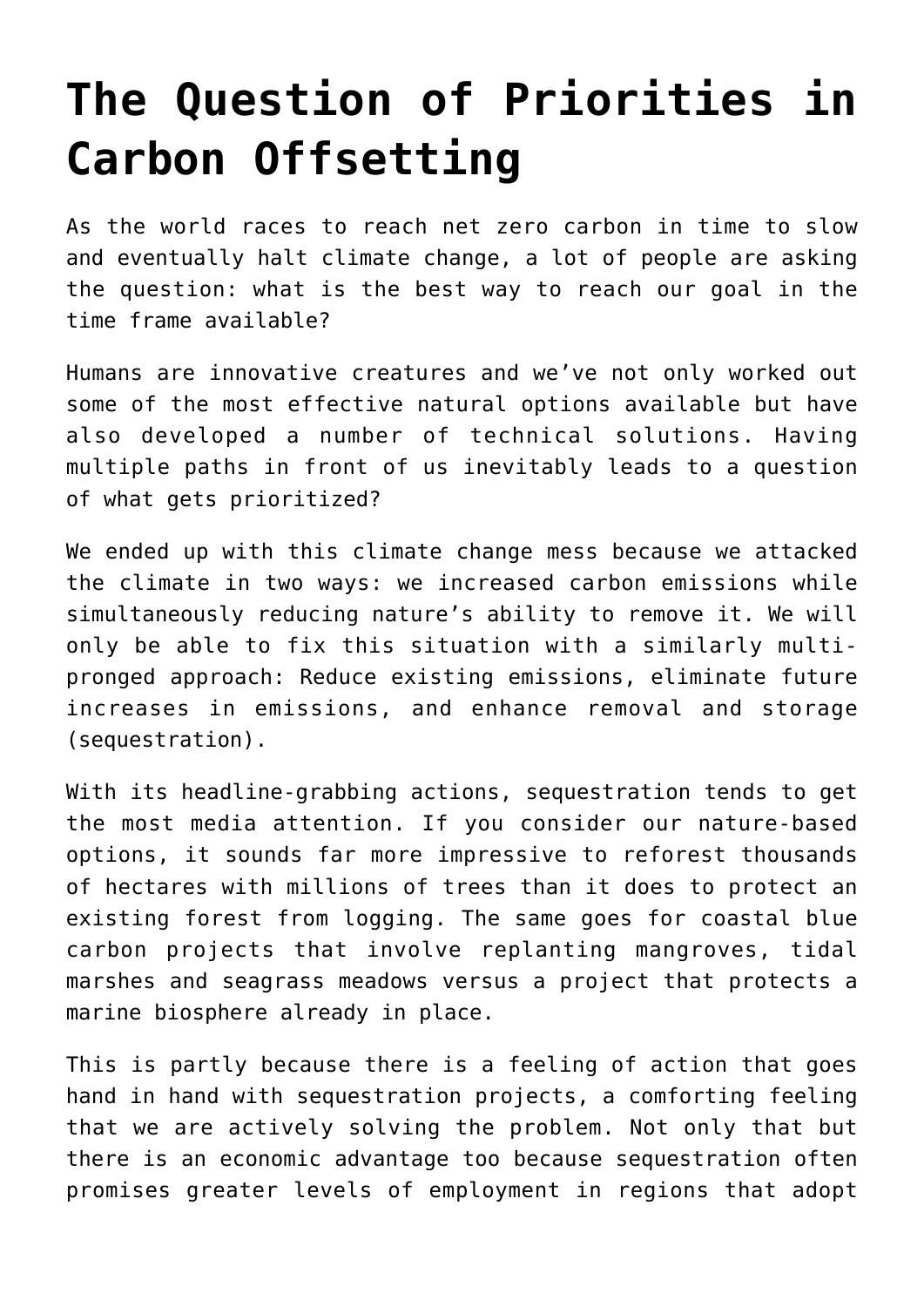these solutions, making it far more attractive from a political perspective.

However, the danger of this debate is the temptation to think sequestration alone will be enough to overcome our climate challenges and perhaps even allow us to go back to business as usual. The reality is more complex.

Let's continue with the reforestation/afforestation versus protecting an existing forest. Carbon dioxide is a must-have resource for trees. They pull it from the atmosphere, they use it to grow and they also release oxygen. They are one of the best carbon capture and storage solutions we have. There have even been [studies proposing](https://www.science.org/doi/10.1126/science.aax0848) that planting an additional 0.9 billion trees globally could result in the sequestration of a whopping 25% of the current atmospheric carbon pool once they matured.

It's an exciting idea but there are some serious roadblocks. Firstly, note the comment about "once they matured." When it comes to tree-based carbon sequestration, age is a huge differentiator.

<span id="page-1-1"></span><span id="page-1-0"></span>For those of you who may be data driven, here are some figures to consider: Over a 20-year period, estimates put reforestation at 6 tonnes of carbon stored per year for every hectare[\[i\].](#page-3-0) Over the same time frame, a standing forest stores 200-400 tonnes per year for every hectare[\[ii\].](#page-4-0) Cut down that standing forest and you're releasing all of the stored carbon built up over the years, as well all of the ongoing sequestration.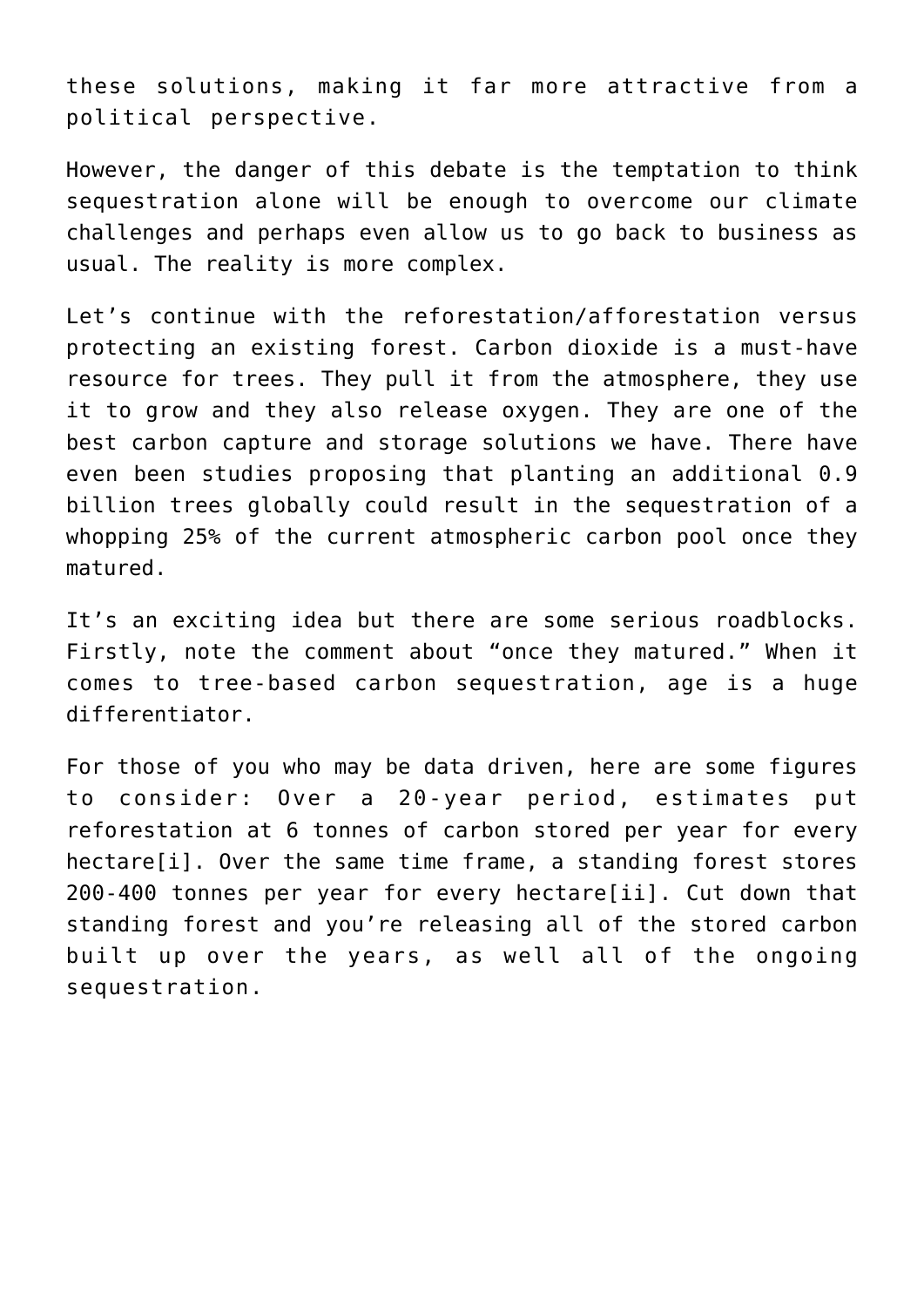

Then you have the practicality of such projects. In 2019, Canada announced plans to plant an additional two billion trees to help meet its 2030 climate pledges. As the world's second largest and second most forested country ([428 million](https://www.globalforestwatch.org/dashboards/country/CAN/?category=land-cover&location=WyJjb3VudHJ5IiwiQ0FOIl0%3D&map=eyJjZW50ZXIiOnsibGF0Ijo1Ni41MTEwMjUzMDk1MTY3NzUsImxuZyI6LTk2LjgzMDgyMzkwMDAwMjQzfSwiY2FuQm91bmQiOmZhbHNlLCJkYXRhc2V0cyI6W3siZGF0YXNldCI6InBvbGl0aWNhbC1ib3VuZGFyaWVzIiwibGF5ZXJzIjpbImRpc3B1dGVkLXBvbGl0aWNhbC1ib3VuZGFyaWVzIiwicG9saXRpY2FsLWJvdW5kYXJpZXMiXSwiYm91bmRhcnkiOnRydWUsIm9wYWNpdHkiOjEsInZpc2liaWxpdHkiOnRydWV9LHsiZGF0YXNldCI6InRyZWUtY292ZXIiLCJsYXllcnMiOlsidHJlZS1jb3Zlci0yMDAwIl0sIm9wYWNpdHkiOjEsInZpc2liaWxpdHkiOnRydWUsInBhcmFtcyI6eyJ0aHJlc2hvbGQiOjMwLCJ2aXNpYmlsaXR5Ijp0cnVlfX1dfQ%3D%3D&showMap=true) [hectares](https://www.globalforestwatch.org/dashboards/country/CAN/?category=land-cover&location=WyJjb3VudHJ5IiwiQ0FOIl0%3D&map=eyJjZW50ZXIiOnsibGF0Ijo1Ni41MTEwMjUzMDk1MTY3NzUsImxuZyI6LTk2LjgzMDgyMzkwMDAwMjQzfSwiY2FuQm91bmQiOmZhbHNlLCJkYXRhc2V0cyI6W3siZGF0YXNldCI6InBvbGl0aWNhbC1ib3VuZGFyaWVzIiwibGF5ZXJzIjpbImRpc3B1dGVkLXBvbGl0aWNhbC1ib3VuZGFyaWVzIiwicG9saXRpY2FsLWJvdW5kYXJpZXMiXSwiYm91bmRhcnkiOnRydWUsIm9wYWNpdHkiOjEsInZpc2liaWxpdHkiOnRydWV9LHsiZGF0YXNldCI6InRyZWUtY292ZXIiLCJsYXllcnMiOlsidHJlZS1jb3Zlci0yMDAwIl0sIm9wYWNpdHkiOjEsInZpc2liaWxpdHkiOnRydWUsInBhcmFtcyI6eyJ0aHJlc2hvbGQiOjMwLCJ2aXNpYmlsaXR5Ijp0cnVlfX1dfQ%3D%3D&showMap=true)), Canada has the available land and the forestry knowledge to deliver on major tree planting initiatives. As of September, 2021, not a single tree has been planted. [The](https://financialpost.com/diane-francis/diane-francis-trudeaus-two-billion-tree-promise-nothing-but-greenwashing) [delays,](https://financialpost.com/diane-francis/diane-francis-trudeaus-two-billion-tree-promise-nothing-but-greenwashing) according to Canada's Natural Resources Minister, were because "seedlings need time to grow, and the project needed nursery space, land to plant them in, and some sort of monitoring to ensure the trees survive".

When it comes to technology-based sequestration, used at the sort of scale that could affect the course of climate change, there are a variety of challenges which include implementation across multiple industries, as well as the social and political will to fund it all.

These technologies vary in scope, cost, longevity, and storage capacity, and some have limited potential unless integrated with complementary solutions. For example, Direct Air Capture (DAC) can be employed to remove carbon dioxide from ambient air and concentrate it for storage or for use in various products. If that carbon is to be stored rather than utilized by manufacturing, you need one or more accompanying storage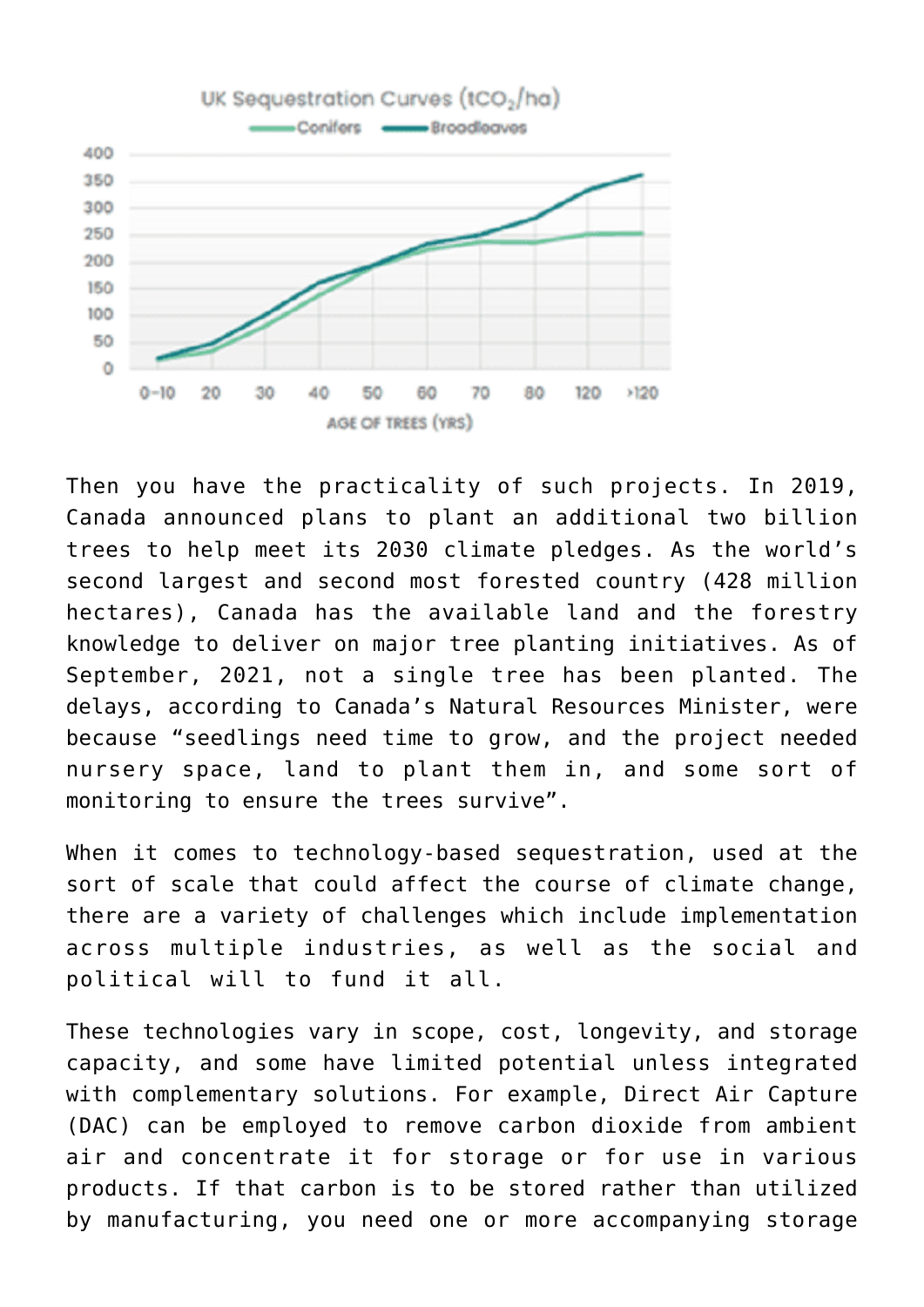solutions, which all come with their own set of challenges, but which all share the hurdles of funding, legislation and permitting. In other words, the solutions exist but just like reforestation and afforestation, you're looking at long time frames before these innovative technologies can be up and running.

## **The Natural Order**

Does all of this mean that carbon emission avoidance should be prioritized over sequestration? Not exactly. The biggest lesson of recent years is that there is a natural order of prioritization.

[Carbon offset projects](https://investorintel.com/investorintel-video/justin-cochrane-from-carbon-streaming-with-chris-thompson-on-accessing-the-capital-markets-to-help-fight-climate-change/) that protect land and marine forests, and other critical biospheres, translate into the capture and storage that we need right now. Sequestration projects will deliver the additional capture and storage that we need as we move forward.

As a global community, our first priority is to take the quick wins that are in front of us. Realistically that means projects that protect our planet's existing carbon removal and storage engines such as forests. While that is happening, we can be rolling out the longer-term plays.

<span id="page-3-0"></span>What does all of this mean for investors? Well, the bulk of carbon offset projects being rolled out globally are also used to generate carbon credits that can be sold on the voluntary carbon credit markets. This approach is key for financing each project and those that are planned for the future. At its current stage of development, the voluntary carbon credits sector means that investors need to carry out significant due diligence all the way down to the project level. Understanding the role of each project, time to implement, time to generate credits, over what period of time and so forth, is key to helping achieve your planned ROI.